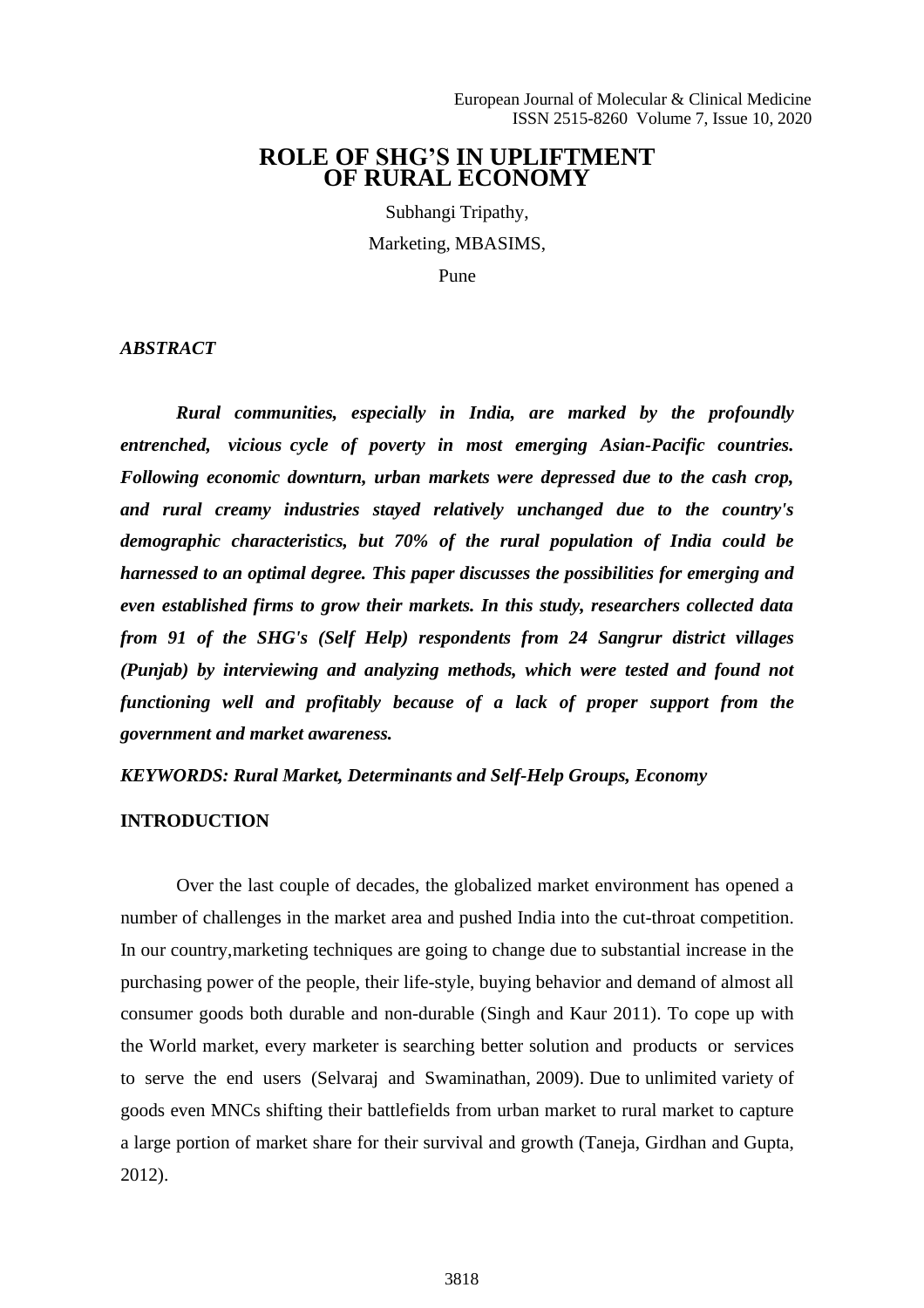In India rural market started showing its potential in the 1960s and its steady development witnessed during 70s and 80s. Rural Markets constitute an important segment of overall economy (Wath and Aggarwal 2011). According to a McKinsey 2008 report, rural India, which has an projected population of 630 million, is predicted in another20 years to rise at least four times more than the overall consumer demand in countries like South Korea or Canada. (Mehta and Prasad,2012).

As per Census 2011 there are 83.3 crores people, about 69 percent of the country's total population, continue to live n rural India and have tremendous scope in rural market potential. In recent years, rural market has started gaining iimportance to capture the untapped rural market share. Alone Hindustan Unilever (HUL) sells almost 45 percent of its brands in the rural markets and describes rural India as a powerhouse which can even be bigger than the urban markets so that prosperity may spread in the rural India (Vankatnaryan & Sood 2011). Every year due to population explosion and increase in per capita income the demands of the consumers both rural and urban are increasing many folds. As per the National Council of Applied Economic Research (NCAER), India has perhaps the largest potential rural market in the world. Nearly 700 million Indian live in 6, 38,365 villages across India but still this sector is being treated as a neglected stepchild for a long time.

To balance the growth of economy our Government has encouraged alternatives way ofpromoting micro, small and medium scale enterprises (MSME) in semi-urban and rural areas because these micro enterprises require manual or semi automation machinery, locally available raw material and labour force. Keeping in mind, Our lawmakers and our government have launched a number of big flagship projects, including the Mahatma Gandhi Rural Job Guarantee Act, the NRLM, Indira AwasYojana (IAY), NRDWP, and the Complete Sanitation Program (TSAP) and the IntegratedWatershed Growth program (IWDP), etc. The government of India subsequently reorganizes, with suggestions from the Hashim committee, all the poverty reduction services in one-stop store, Swarnajayanti Gram SwarojgarYojana(SGS Y) from 1 April 1999.The emphasis of the program is ona grassroots strategy and the mobilization of the needy in self-help groups(SHGs).

It was established by Professor Mohammad Yunus of the University of Chittangong in the year1975 (Surender, Kumari and Sehrawal, 2011). The Gramin Bank of Bangladesh is a brainchild. The SHG definition is intended to reinforce the person,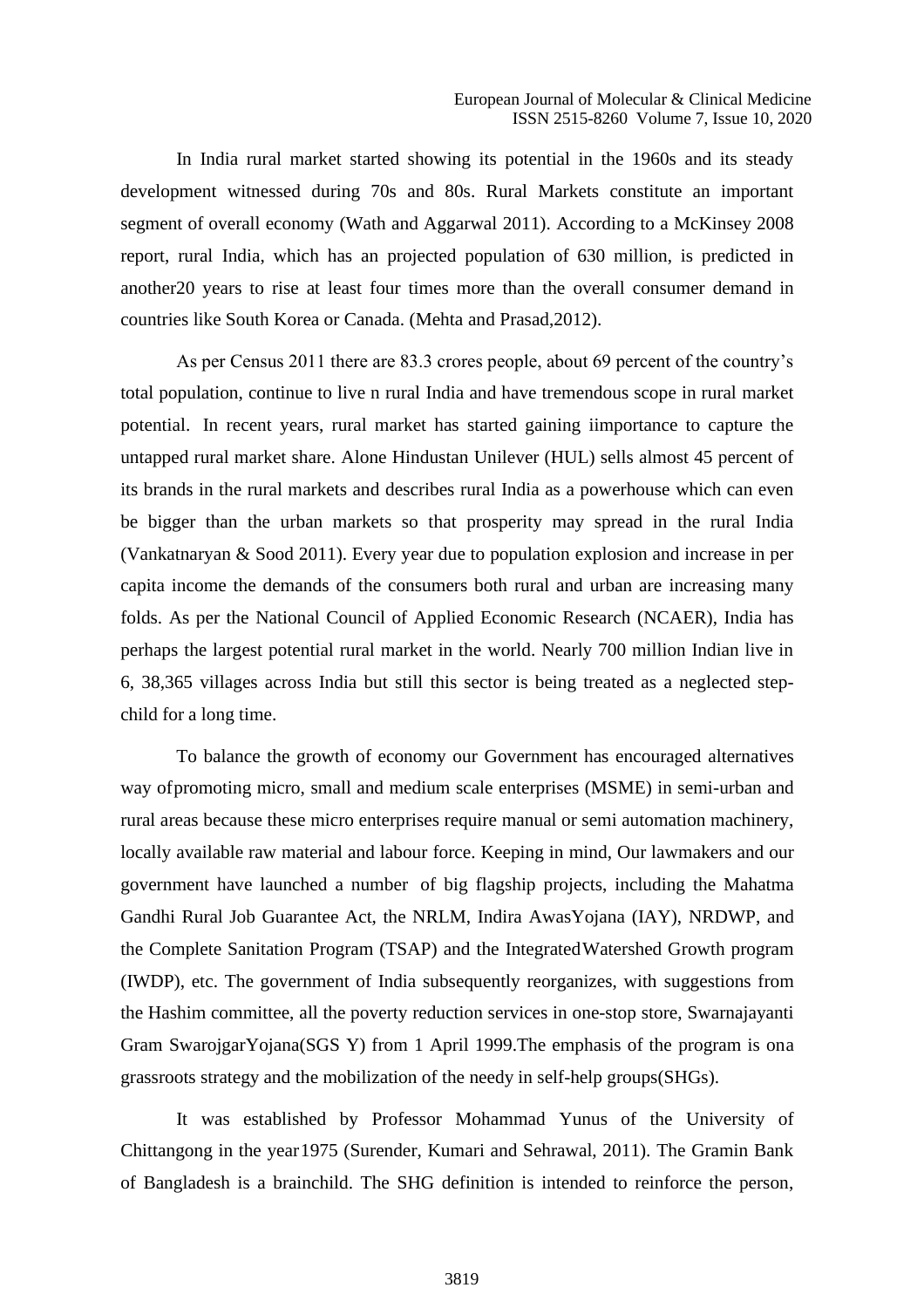individual and entity theorem. Similarly, many SHGs have been initiated among the deprived segments of the society in India, in particular after 1980. The Reserve Bank of India then released a circular on 24 July 1991 urging commercial banks to take part in the pilot project to connect Self-Help Groups (SHGs) to banks. The Reserve Bank of India is now operational. On February 26, 1992, after consultations with a few banks, the National Bank of Agriculture and Rural Development (NABARD) released a collection of guidance. The pilot project was launched by NABARD and was implemented as an Indian concept, after which it was called SHG-bank connection (Bansal 2010) plan. And then NABARD began its pilot project. The SHG groups were established in India in 1992-93, with a total of 255 numbers that increased by 562425 in 2010-11. Ses groups do great things in certain nations, while others do not perform as planned. Table 1 provides the data.

| Sr<br>N<br>$\bf{0}$ | <b>Rural</b><br><b>Household</b><br><b>Coverage</b><br>Range<br>(Percent) | <b>Number of</b><br><b>States within</b><br>the Range | <b>State</b><br>S                               |
|---------------------|---------------------------------------------------------------------------|-------------------------------------------------------|-------------------------------------------------|
| 1                   | $0 - 20$                                                                  | 9                                                     | Bihar, Haryana, J& K, Jharkhand, M.P, Nagaland, |
|                     |                                                                           |                                                       | Sikkim,                                         |
|                     |                                                                           |                                                       | Uttar Pradesh and Punjab.                       |
| 2.                  | $21 - 50$                                                                 | 10                                                    | Arunachal Pradesh, Assam, Delhi, Chhattisgarh,  |
|                     |                                                                           |                                                       | Gujarat,                                        |
|                     |                                                                           |                                                       | HP, Manipur, Meghalaya, Rajasthan and           |
|                     |                                                                           |                                                       | Uttaranchal.                                    |
| 3.                  | 51-75                                                                     | 5                                                     | Lakshadweep, Meghalaya, Mizoram, Tripura and    |
|                     |                                                                           |                                                       | West                                            |
|                     |                                                                           |                                                       | Bengal.                                         |
| 4.                  | 75-100                                                                    | $\overline{2}$                                        | Goa and Orissa.                                 |

**Table 1: Frequency Distribution of Rural Household Coverage under SHG-Bank LinkageProgramme**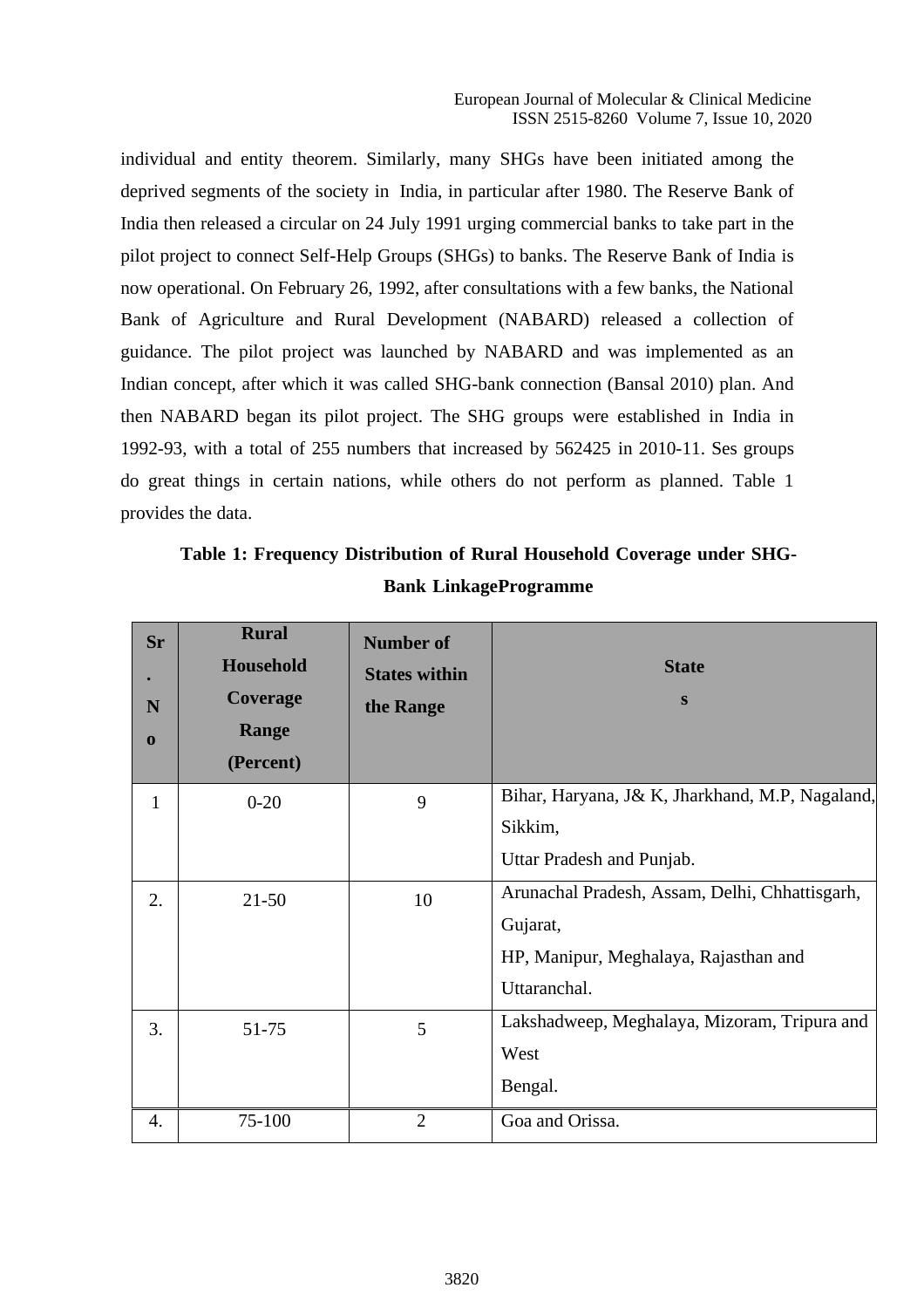| >100 | Andaman & Nicobar Islands, A.P., Chandigarh, |
|------|----------------------------------------------|
|      | Karnataka,                                   |
|      | Kerala, Pondicherry and Tamil Nadu.          |

**Source:** NABARD Status of microfinance in India 2010-11

According to NABARD Report(2011), the poor rural household protected by the SHG Bank Linkage scheme in India was 53.4% while in northern countries in particular, Punjab only accounted for 13.7% of the rural household and the rest of the rural poor were unable to take advantage of this programme. Many with a deep consumer segmentation, platform preference and successful combination of other marketing components, can recognize SHG 's marketing strategy to gain considerable invulnerable edge or differential advantage over competitor (Karakaya, Badur and Aytekin (2011)). In order that 4P 's marketing mix, such as goods, rates, sites and advertising, should be implemented, along with customer-oriented 4A's, to draw and compete for target customers in conjunction with the unsatisfactory needs of values or commodity characteristics and build new markets from a specific role. For sustainability, those groups should follow marketing mix strategies. The population of India is almost 638,365, of which 80% is under 1000, and about 77% relies on the land and its associated operations. Therefore, it is important to detect the essence of the actions taken and different marketing strategies taken by SHGs in order to build demand for their rural goods (Pedhiwal, Arora and Vyas 2009). This research paper analyzes the communication methods used by SHGs in Punjab in a very humble way.

## **REVIEW OF LITERATURE**

In study, previous studies were carried out in order to understand the research issue for carrying out the work devised in rural entrepreneurship concerning different aspects and working of rural entrepreneurs. Therefore, the separate studies concerning SHG functioning are as follows.

Pit and Khandker (1998) in his study, The effect on poor families in Bangladesh through Group-based loan programs: Is the gender issue? The effect of microfinance on Bangladesh's poverty was studied. The analysis found that each Taka that a woman gives rise to an increase in consumption by 18 Taka and by 11 Taka for men.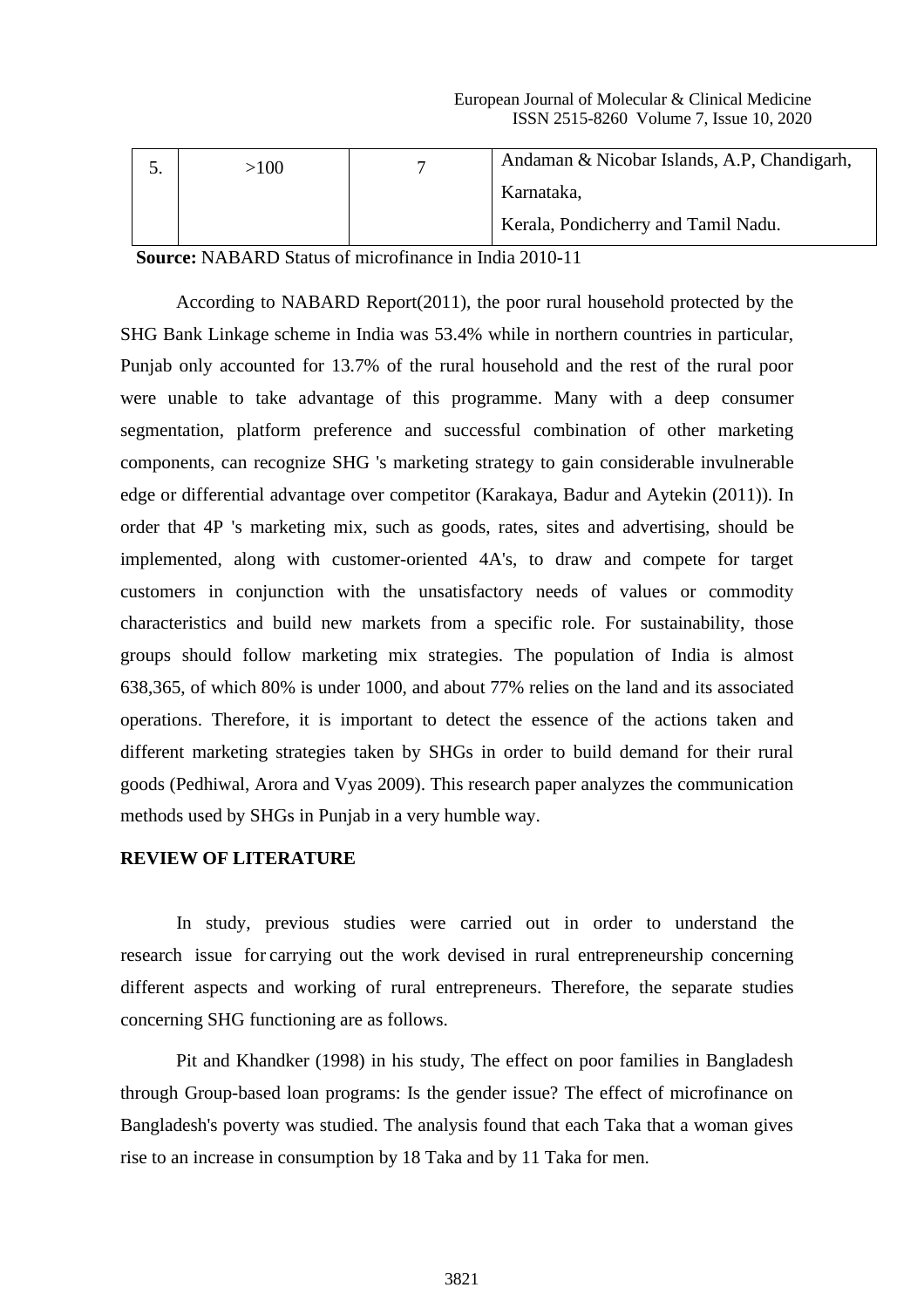Coleman (1999) in his research paper, The effect of community loan schemes on the status of women in Northeastern Thailand. has been measured. The empirical data show that village banks have a very limited impact on financial assets, savings, export, output and other variables on group loans for poor rural people, especially for women from villages.

Purushotham, P. (2004) in his research, Marketing assistance for the SHGs demonstrated that, due to numerous constraints and the lack of core operations, it is challenging for most SHG participants live in high poverty, limited capital and undeveloped infrastructure to recognize or support sustainable microenterprises. He concluded that policy-makers should update their policies for the identification of demand, product growth, establishment of the correct business platform, empower SHG representatives with demand evaluation skills and adopt two communication techniques torecognize future self-employment.

#### **OBJECTIVES OF THE STUDY**

- To access the marketing practices of the SHGs to promote sale of their products/services inselected district of Punjab.
- To recapitulate the findings of the study and to offer suggestions to solve the problem of SHGs.

### **METHODOLOGY**

Locale of the Study: This research is being performed in Punjab district of Sangrur. There is atotal state population of 2,77 lakhs (2011 census), of which 37.49% is urban and 62.59% is village- based. This state comprises 22 districts including Amritsar, Fatehgarjsahib, Nawanshar, Rupnagar, Faridkot, S.A.S Nagar, Fazilka, Patiala, Bhatinda, Mohali, Barnella and Sangrur, and Amritzar, Fatehgarhsahib, Gurdaspur, Ferozpur, Ludhiana, Jallandhar. The Sangrur district in Punjab is one of the poorest areas. The Sangrur district's literacy rate is

Sangrur district consists of ten blocks in which two blocks have been randomly chosen,(Sangrur and Sunam) 68.09% and 62.90% of which are literate.

**Research Design:** The objectives of the study were achieved through survey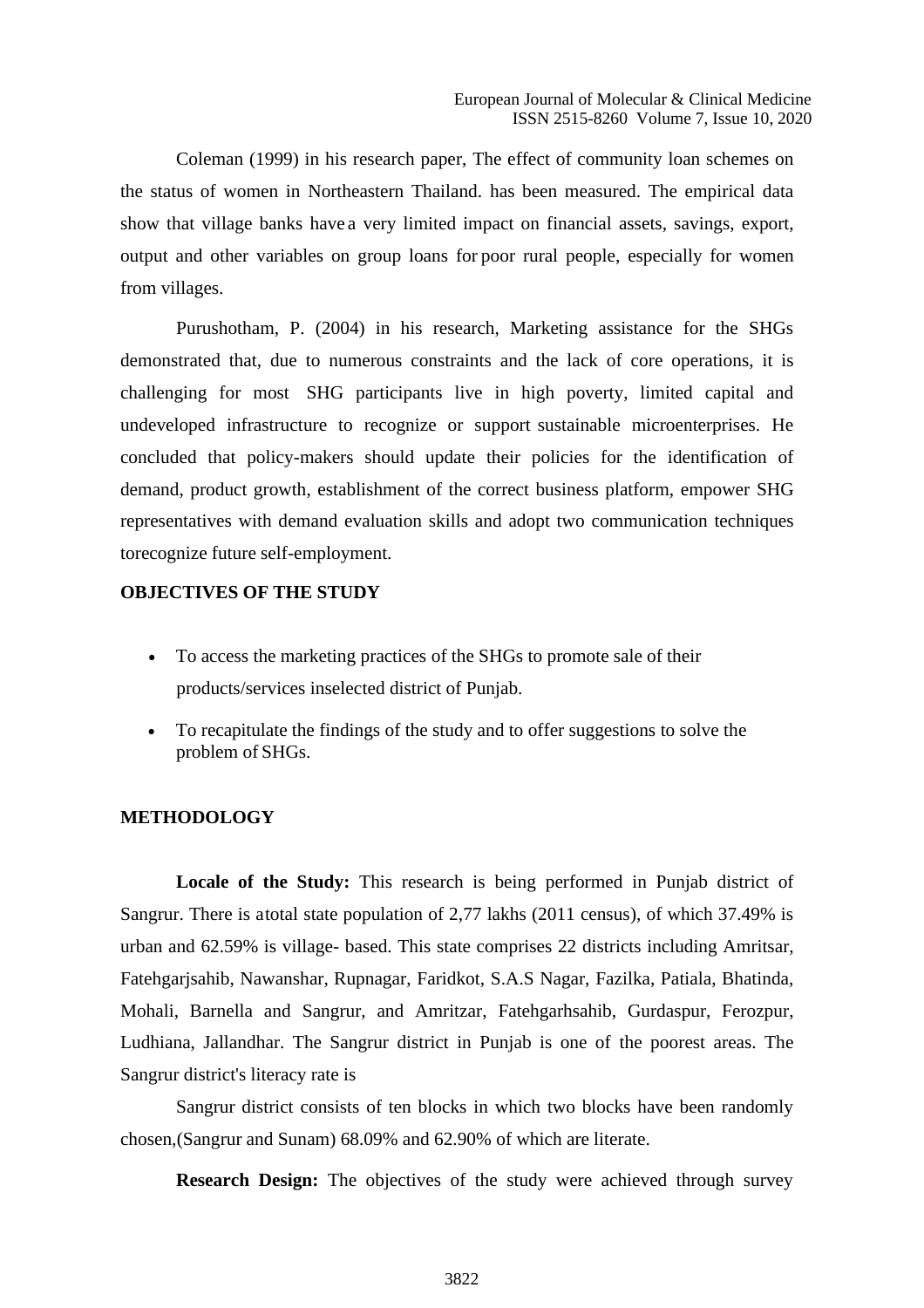method. The survey was carried out in 24 villages of concerned blocks.

**Sample Selection:** 100 SHGs with the aid of block officials were visited to collect data. Many visits and meetings took place with pradhan of the SHG, but only 91 SHGs were provided with relevant details (47 from the Sangrur block and 44 from the Sunam block).

**Development of Tool:** The interview schedule was developed by the researcher that was basedon the review of literature related to the study.

**Hypothesis:** The following null hypothesis was proposed and evaluated to satisfy the goals of the analysis. There is no substantial difference in marketing variables, namely, form of operation, price fixation basis, venue, advertising plan, and number of employees, between the typical category of SHGs.

The overall community revenues of the SHG on marketing variables-primarily form of operation, price fixation basis, location, promotions and number of employees-are not substantially different..

**Data Collection:** After finalizing the tool, the researcher personally contacted the Pradhan's and group members to collect the first hand information.

**Analysis of Data:** The data obtained from SHGs were only tabsed and interpreted withpercentages. Chi square testing was used to assess the authenticity of the results. The test is used to determine if SHG's marketing tactics have improved the SHG's gross profit and revenue.

# **CONCEPTUAL FRAMEWORK AND GROWTH OF SHGS IN PUNJAB**

In Punjab, 8647 Self Help Groups have been formed since inception to 31.03.2012 .Out of totalenrolled groups, 7396 (85.53 percent) were purely women SHGs. The detail is explained in table 3.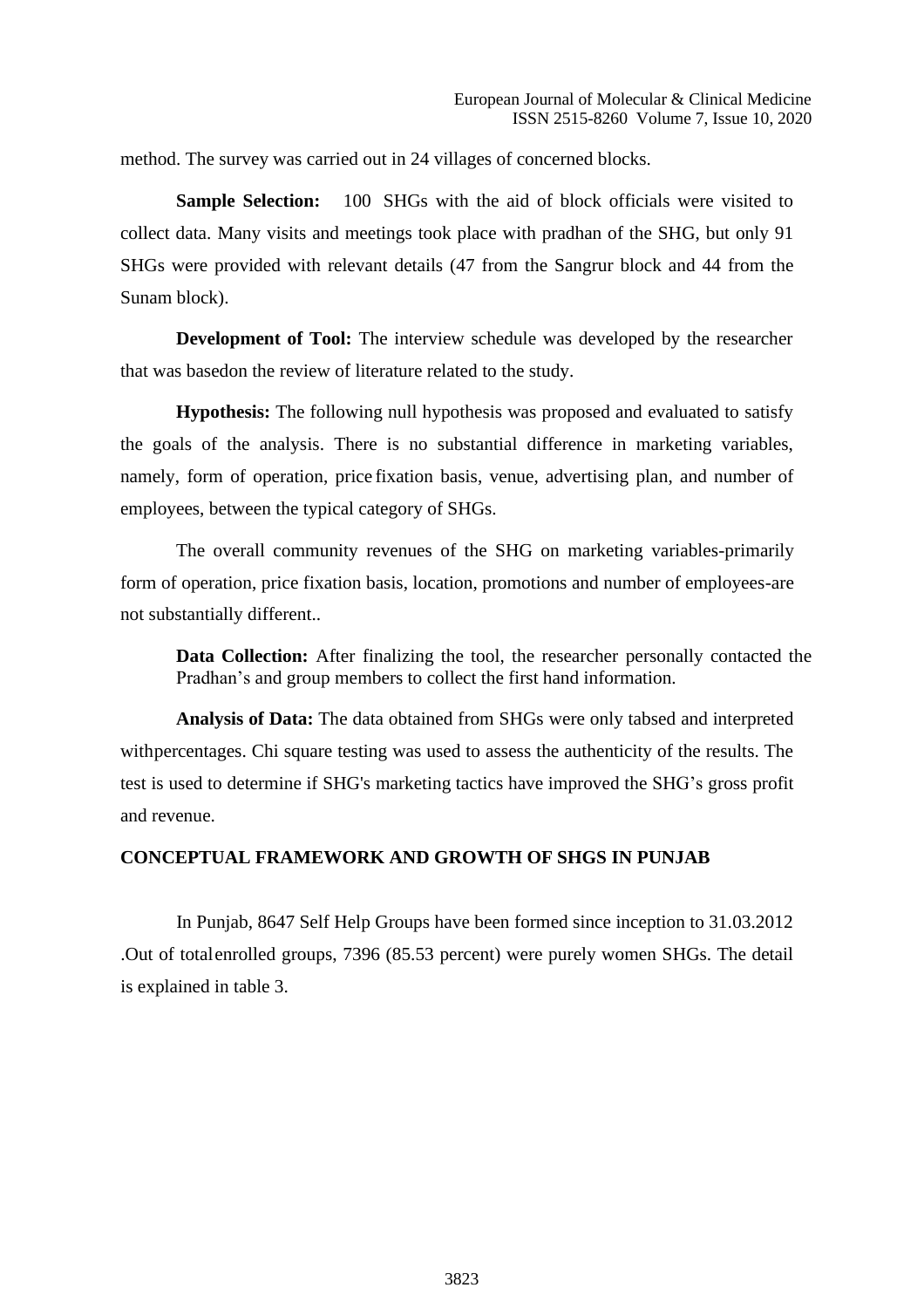| Sr. No               | Humber of<br>SHG-<br><b>Name of the</b><br><b>District</b><br>Formed<br><b>Since 1.4.99</b> |             | <b>Number of</b><br><b>No.of SHGs</b><br><b>Women</b><br><b>SHGs</b><br>Formed |                      | <b>Number of</b><br><b>SHGs taken</b><br>up Economic<br>Activity<br>after Grade |         | <b>Subsidy and Credit Disbursed during</b><br>2009-10 (Bs. in Lakhs) |                          |                          | <b>Subsidy and Credit Disbursed during</b><br>2010-11(Bs. in Lakhs) |         |                          | <b>Subsidy and Credit Disbursed during</b><br>2011-12 (Bs. la Lakhs) |              |                          |                                    |       |
|----------------------|---------------------------------------------------------------------------------------------|-------------|--------------------------------------------------------------------------------|----------------------|---------------------------------------------------------------------------------|---------|----------------------------------------------------------------------|--------------------------|--------------------------|---------------------------------------------------------------------|---------|--------------------------|----------------------------------------------------------------------|--------------|--------------------------|------------------------------------|-------|
|                      |                                                                                             |             | <b>Since 1.4.99</b>                                                            |                      |                                                                                 |         | Inception                                                            | <b>Il Since</b><br>14.33 | Lona<br><b>Disbursed</b> | <b>Subsidy</b><br><b>Disbursed</b>                                  | Total   | Loan<br><b>Disbursed</b> | Sub-idy<br><b>Disbursed</b>                                          | <b>Total</b> | Loan<br><b>Disbursed</b> | <b>Subside</b><br><b>Disbursed</b> | Total |
| $\overline{1}$       | Amritson                                                                                    | 338(4.60)   | 232(3.13)                                                                      | 81                   | 236                                                                             | 47.1    | 24.45                                                                | 71.55                    | 52.35                    | 26.4                                                                | 78.75   | 74.4                     | 30.2                                                                 | 104.6        |                          |                                    |       |
| $\overline{a}$       | Barnala                                                                                     | 418(4.83)   | 399(5.41)                                                                      | $\mathbf{0}$         | 285                                                                             | 61.55   | 27.3                                                                 | 88.85                    | 114.3                    | 50.6                                                                | 164.9   | 83.7                     | 32.3                                                                 | 122          |                          |                                    |       |
| 3                    | <b>Bhatinda</b>                                                                             | 194(2.24)   | 168(2.27)                                                                      | $\bullet$            | 112                                                                             | 49.04   | 20.5                                                                 | 63.54                    | 13.75                    | 13.75                                                               | 27.5    | 13                       | 16.36                                                                | 35.36        |                          |                                    |       |
| $\blacktriangleleft$ | Faridkot                                                                                    | 126(1.45)   | 112(1.51)                                                                      | $\ddot{\phantom{a}}$ | 87                                                                              | 14.76   | 5.2                                                                  | 13.36                    | 33.5                     | 13.3                                                                | 53.4    | 35                       | 10.4                                                                 | 45.4         |                          |                                    |       |
| 5                    | Fatchgarh Sahib                                                                             | 235(2.71)   | 125(1.6.9)                                                                     | $\mathbf{0}$         | 191                                                                             | 34      | 18.1                                                                 | 52.1                     | 28                       | 16.3                                                                | 44.3    | 14.5                     | 8.9                                                                  | 23.4         |                          |                                    |       |
| 6                    | Ferozour                                                                                    | 572(6.61)   | 567(7.67)                                                                      | 11                   | 439                                                                             | 186.3   | 50.25                                                                | 236.55                   | 219                      | 51.7                                                                | 270.7   | 38                       | 21.81                                                                | 119.81       |                          |                                    |       |
| $\overline{1}$       | Gurdsspur                                                                                   | 1472(17.02) | 1468(19.84)                                                                    | 12                   | 726                                                                             | 149.13  | 114.47                                                               | 263.6                    | 144.3                    | 121.3                                                               | 265.6   | 112.04                   | 102.62                                                               | 214.66       |                          |                                    |       |
| 8                    | Hosiarpur                                                                                   | 440(5.08)   | 440(5.95)                                                                      | $^{\circ}$           | 238                                                                             | 35.05   | 21.3                                                                 | 56.35                    | 43.1                     | 27.15                                                               | 76.25   | 47.2                     | 26.3                                                                 | 73.5         |                          |                                    |       |
| $\bullet$            | Jalandhar                                                                                   | 480(5.55)   | 473(6.33)                                                                      | 65                   | 228                                                                             | 62.1    | 27.47                                                                | 89.57                    | 63.99                    | 27.26                                                               | 31.25   | 31.43                    | 13.62                                                                | 45.05        |                          |                                    |       |
| 10                   | Kapurthala                                                                                  | 237(2.74)   | 216(2.92)                                                                      | 58                   | 109                                                                             | 25.35   | 3.6                                                                  | 34.95                    | 32.3                     | 3.6                                                                 | 41.9    | 63                       | 13.8                                                                 | 76.8         |                          |                                    |       |
| 11                   | Ludhiana                                                                                    | 154(1.78)   | 154(2.08)                                                                      | $\mathbf{0}$         | 150                                                                             | 20.05   | 7.55                                                                 | 27.6                     | 12.3                     | 5.15                                                                | 17.45   | 18.75                    | 5.55                                                                 | 24.3         |                          |                                    |       |
| 12                   | Mansa                                                                                       | 572(6.61)   | 423(5.72)                                                                      | $\mathbf{0}$         | 568                                                                             | 222.1   | 84.6                                                                 | 306.7                    | 152.4                    | 53.8                                                                | 206.2   | 125.35                   | 33.3                                                                 | 164.65       |                          |                                    |       |
| 13                   | Mogs                                                                                        | 687(8.0)    | 684(9.25)                                                                      | $\mathbf{0}$         | 232                                                                             | 101.8   | 29.4                                                                 | 131.2                    | 201.4                    | 41.1                                                                | 242.5   | 323.9                    | 31.1                                                                 | 355          |                          |                                    |       |
| 14                   | Mukatoar                                                                                    | 442(5.11)   | 408(5.51)                                                                      | 11                   | 131                                                                             | 30.35   | 12.15                                                                | 42.5                     | 73.4                     | 23.6                                                                | 103     | 117.4                    | 36.1                                                                 | 153.5        |                          |                                    |       |
| 15                   | Nawanshahr                                                                                  | 172(2.0)    | 165(2.23)                                                                      | $\bullet$            | 112                                                                             | 20.25   | 12.2                                                                 | 32.45                    | 14.85                    | 8.45                                                                | 23.3    | 16.1                     | 3.2                                                                  | 25.3         |                          |                                    |       |
| 16                   | Patiala                                                                                     | 474(5.48)   | 229(3.10)                                                                      | $\mathbf{0}$         | 301                                                                             | 58      | 29                                                                   | 87                       | 76                       | 38                                                                  | 114     | 84                       | 42                                                                   | 126          |                          |                                    |       |
| 17                   | Roper                                                                                       | 331(3.82)   | 331(4.48)                                                                      | $\mathbf{0}$         | 123                                                                             | 42.96   | 3.5                                                                  | 52.46                    | 41.55                    | 3.3                                                                 | 51.45   | 46.25                    | 10.4                                                                 | 56.65        |                          |                                    |       |
| 18                   | Sangrur                                                                                     | 604(7.0)    | 359(4.85)                                                                      | $\bullet$            | 522                                                                             | 37.65   | 44.55                                                                | 142.2                    | 79.55                    | 29                                                                  | 108.55  | 103.13                   | 31.55                                                                | 134.68       |                          |                                    |       |
| 19                   | SAS Nagar<br>Mohali                                                                         | 32(1.06)    | 72(0.97)                                                                       | $\mathbf{0}$         | 72                                                                              | 23.2    | $\theta$                                                             | 32.2                     | 68.9                     | 16                                                                  | 84.9    | 52.5                     | 10 <sup>10</sup>                                                     | 65.5         |                          |                                    |       |
| 20                   | ToronToron                                                                                  | 547(6.32)   | 371(5.02)                                                                      | 35                   | 308                                                                             | 141.02  | 55.3                                                                 | 196.32                   | 167.3                    | 56.75                                                               | 224.05  | 37.33                    | 32.7                                                                 | 130.03       |                          |                                    |       |
|                      | Total                                                                                       | 8547[100]   | 7336(100)                                                                      | 337                  | 5002(57.84)                                                                     | 1421.76 | 611.83                                                               | 2033.65                  | 1644.24                  | 645.71                                                              | 2283.35 | 1558.98                  | 524.21                                                               | 2036.13      |                          |                                    |       |
|                      |                                                                                             |             |                                                                                |                      |                                                                                 |         |                                                                      |                          |                          |                                                                     | 256.3   |                          |                                                                      | $-133.76$    |                          |                                    |       |

European Journal of Molecular & Clinical Medicine ISSN 2515-8260 Volume 7, Issue 10, 2020

**Table: 2. District-Wise Position of** 

**SHGs in PunjabSource:** Official record Joint development commissioner Punjab.

Table 2 indicates 17.02 percent in Gurdaspur, 8 percent in Moga, from the overall community established in Punjab after 1999 7 percent in Sangrur, compared to 1.06 in Nagar Mohali. The data also reveals that Punjab disbursed the cumulative total of Rs. 2033,65 lakhs for the financial years 2009 to 2010 to the SHGs, of which Rs. 1421,76 lakhs were disbursed for loan and Rs. 611,89 lakhs assubsidies while Rs. 1644,24 lakhs for loans, and Rs. 645,71lakh subsidy was disbursed for the term 2010-11 for a total of Rs. 2289,95 lakhs, which is a slight increase in the amount..

The Sangrur district is playing a vital role in employment generation activities among women and playing a leading role in Punjab economy. It is also found that out of total groups formed only

57.84 percent had undertaken economic activities by setting up micro enterprises, trading activitiesand service activities etc. in the state. In Sangrur district where the study is focused as on 31.03.2012, total 604 SHGs were formed out of which 359 were women's groups. Among total groups 86.42 percent of the groups have started various activities under the umbrella of Self Help Groups.

## **MARKETING STRATEGIES BY SHGs AND CHALLENGES**

#### **Product Strategy**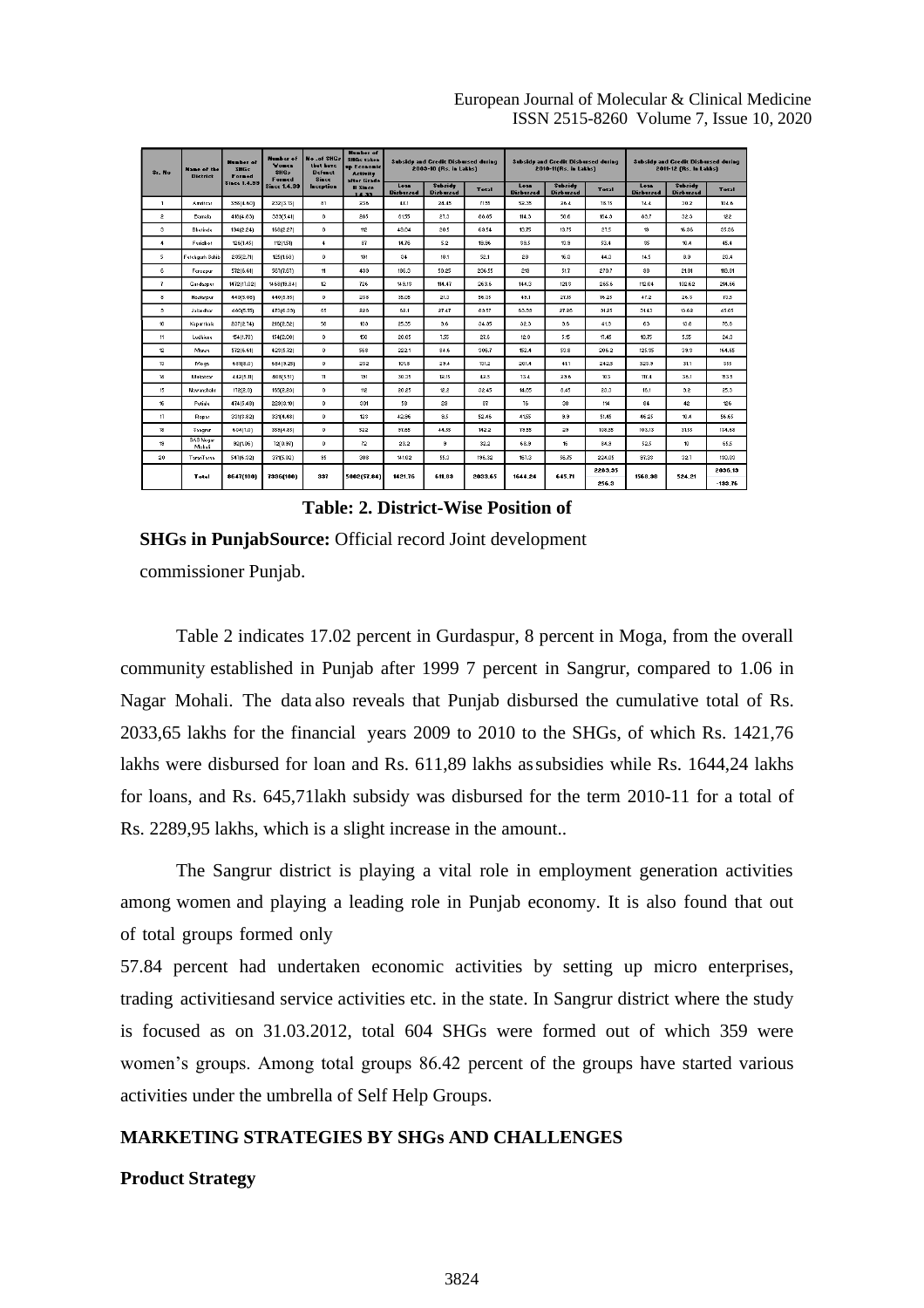SHG activities under taken in the district Sangrur have been categorized into three basic activities such as manufacturing, trade and services to run their business effectivel and their relations to average profits and sales of SHGs is shown in the table 3 & 4.

| <b>Sr</b> | <b>Type of</b>  |                | <b>Sale</b>    |                |                | Profi                   |                |               |              |  |
|-----------|-----------------|----------------|----------------|----------------|----------------|-------------------------|----------------|---------------|--------------|--|
|           | <b>Business</b> |                | ${\bf S}$      |                |                |                         |                |               |              |  |
| N         | <b>Activity</b> | Low            | <b>Mediu</b>   | <b>High</b>    | <b>Total</b>   | Lo                      | Medi           | <b>High</b>   | <b>Total</b> |  |
| $\bf{0}$  |                 |                | m              |                |                | W                       | u              |               |              |  |
|           |                 |                |                |                |                |                         | m              |               |              |  |
| 1.        | Manufacturi     | 8              | 18             | $\overline{7}$ | 33             | $\mathbf{1}$            | 27             | 27            | 33           |  |
|           | ng              | (8.8)          | (19.8)         | (7.7)          | (36.36)        | (1.1)                   | (29.7)         | (29.7)        | (36.36)      |  |
|           |                 |                |                |                |                |                         |                |               |              |  |
| 2.        | Trade           | 11             | 23             | 17             | 51             | $\overline{2}$          | 25             | 24            | 51           |  |
|           |                 |                | (25.3)         | (18.7)         | (56.04)        | (2.2)                   | (27.4)         | (26.4)        | (56.04)      |  |
|           |                 | 12.1)          |                | $\mathcal{E}$  |                | $\mathcal{E}$           | $\mathcal{E}$  | $\mathcal{E}$ |              |  |
| 3.        | Services        | $\overline{4}$ | $\overline{3}$ |                | $\overline{7}$ |                         | $\overline{7}$ |               | 7            |  |
|           |                 | (4.4)          | (3.3)          |                | (7.69)         |                         | (7.7)          |               | (7.7)        |  |
|           | <b>Tota</b>     | 23             | 44             | 24             | 91             | $\overline{\mathbf{3}}$ | 59             | 29            | 91           |  |
|           | l               | (25.3)         | (48.4)         | (26.3)         | (100)          | (3.3)                   | (64.8)         | (31.9)        | (100)        |  |
|           |                 |                |                |                |                |                         |                |               |              |  |

# **Table 3: Type of Business Activity with Profits and Sales**

**Source: Field Survey.**

# **Table 4: Type of Activity with Profit and Sale: Chi- Square**

| <b>Facto</b><br>r |              | <b>Degree</b><br>of<br>Freedo | <b>Calculat</b><br>ed<br><b>Value</b> | <b>Tabl</b><br>e<br><b>Valu</b> | <b>Hypothes</b><br>is |
|-------------------|--------------|-------------------------------|---------------------------------------|---------------------------------|-----------------------|
|                   |              | m                             |                                       | e                               |                       |
| Type of           | <b>Sales</b> | 4                             | 6.64                                  | 9.4                             | Accepted              |
| business          |              |                               |                                       | 9                               |                       |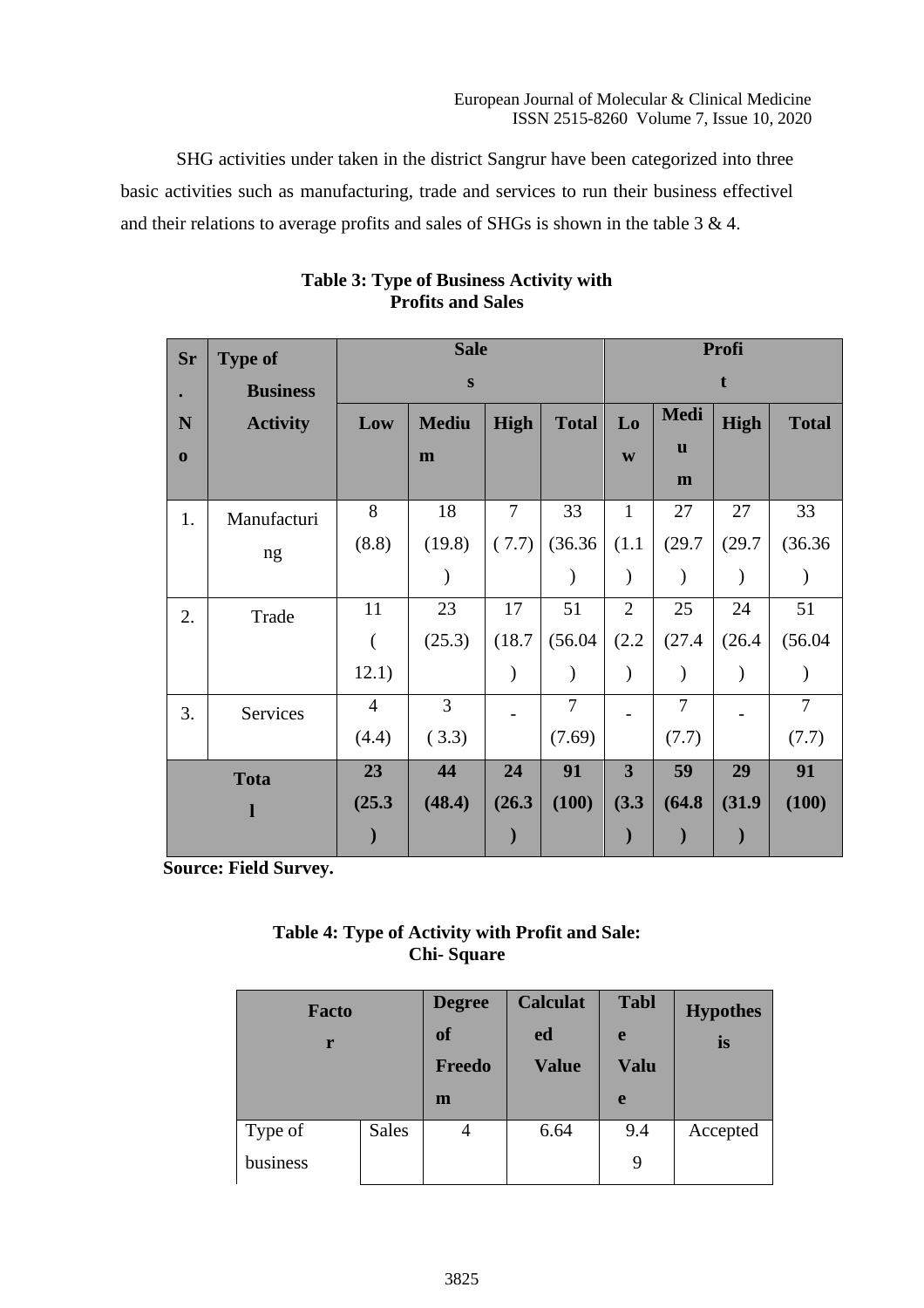European Journal of Molecular & Clinical Medicine ISSN 2515-8260 Volume 7, Issue 10, 2020

| activity | <b>Profits</b>                  |  | 13.89 | 9.4 | Rejected |  |  |  |  |  |  |
|----------|---------------------------------|--|-------|-----|----------|--|--|--|--|--|--|
|          |                                 |  |       |     |          |  |  |  |  |  |  |
|          | <b>Source:</b> Own calculations |  |       |     |          |  |  |  |  |  |  |

Table 3 & 4 reveals that out of 91 total surveyed SHG's, 33 (36.36 percent) of the group are engaged in Dari making, shoes making and welding fabrications activities, 51 (56.04 percent) are engaged in dairy farming, Karyana shops and selling clothes in the nearby villages and only 7(7.69 percent) of the groups are engaged in stitching clothes, cycle/ scooter repair shops and having beauty parlors. It is also clear from the above data that among the total surveyed SHGs, 23 units (25.3 percent) are having low sales, 44 units (48.4 percent) have medium sales and the remaining 24 units (26.3 percent) are having high sales. It was also found that due to agro economy majority of SHGs in Punjab are engaged in trading & manufacturing activities and earning medium level of profits to be self-reliant. By applying Chisquare test, it has been proved that choice of business activity by the SHGs does not affect the average sales of their respective enterprises whereas in case of profits, choosing any business activity plays an important role. The calculated value of Chisquare is more than the table value in case of profits and the null hypothesis is rejected.

### **Price Strategy**

For the viability and survival of SHGs, the pricing strategy of the SHGs is to be determined. Table 5 revels that the majority of the SHGs followed no specific pricing strategy in Punjab, but in haphazard fashion, to clear the inventory, set their commodity prices. Of the total community surveyed, 29 (31,9%) of the sampled SHGs had taken the cost plus margin approach to determine the prices of their goods.

It was also apparent from the table that the bulk of the 59 Classes (64.8%) received a median benefit with the performance of their businesses varying from 40000 to 133000 a year. The findings ofthe chi square test also indicate that SHGs have a lot to do with sales of SHGs because the gap is important between overall sales and community pricing policy. Although the Chi-square test indicates that the pricing strategy of the company would not vary substantially in the earnings of the companies tested in the case of sales.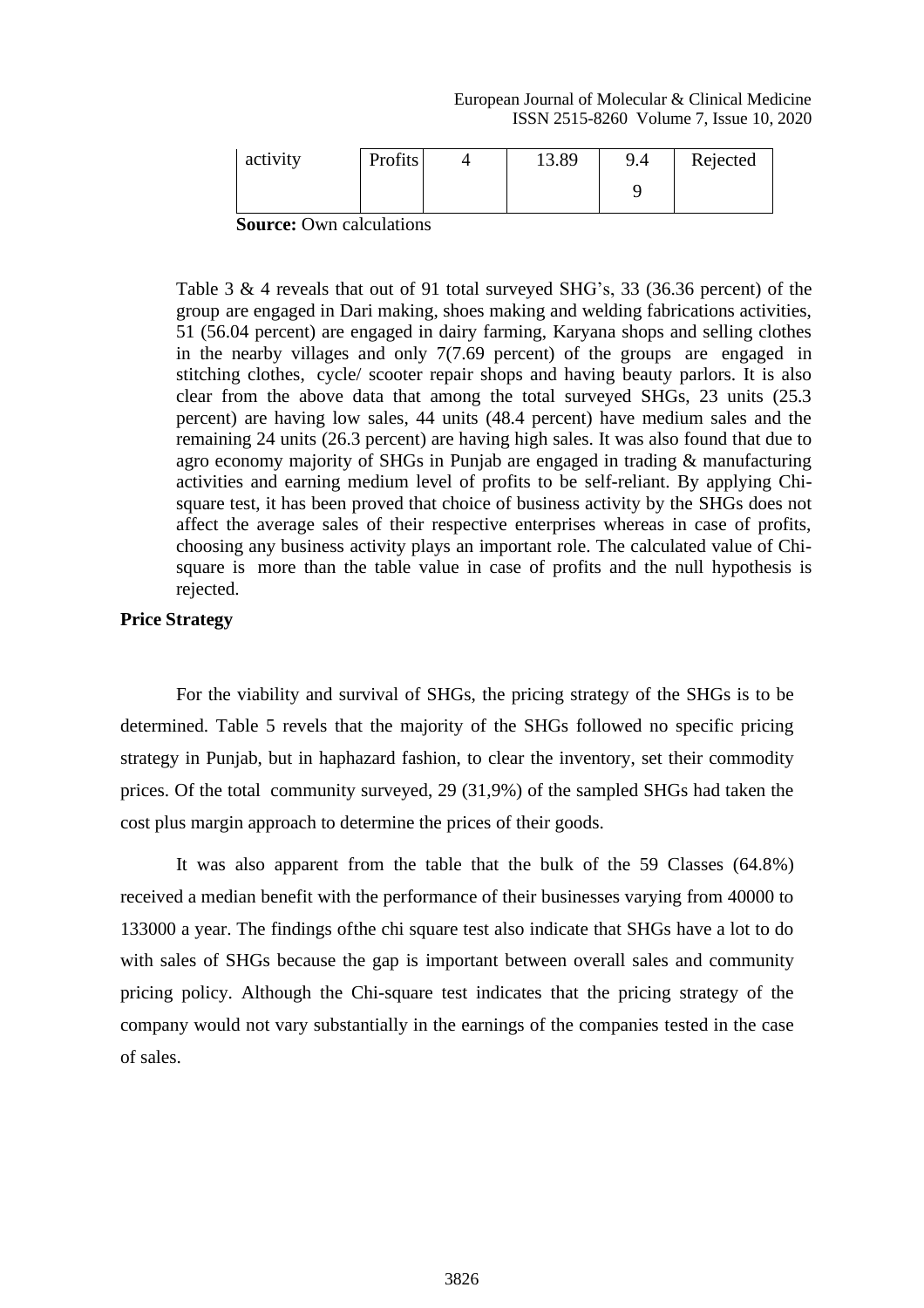| <b>Sr</b> | <b>Price Policy</b> |               | <b>Sale</b>    |                | Profi         |                           |               |                |                |  |
|-----------|---------------------|---------------|----------------|----------------|---------------|---------------------------|---------------|----------------|----------------|--|
|           | of the              |               | S              |                |               | f.                        |               |                |                |  |
| N         | Group               | Low           | <b>Medium</b>  | High           | <b>Total</b>  | Lo                        | <b>Medium</b> | High           | <b>Total</b>   |  |
| $\bf{0}$  |                     |               |                |                |               | $\boldsymbol{\mathrm{W}}$ |               |                |                |  |
| 1.        | Cost                | 10            | 8              | 11             | 29            | $\mathbf{1}$              | 18            | 10             | 29             |  |
|           | Plus                | (10.9)        | (8.8)          | (12.1)         | (31.9)        | (1.1)                     | (19.8)        | (10.9)         | (31.9)         |  |
|           | Margin              | $\mathcal{E}$ |                |                |               | $\mathcal{E}$             |               |                |                |  |
|           |                     | 8             | 20             | $\overline{2}$ | 30            | $\mathbf{1}$              | 26            | 3              | 30             |  |
| 2.        | <b>SHG</b> Decide   | (8.8)         | (21.9)         | (2.2)          | (32.9)        | (1.1)                     | (28.6)        | (3.2)          | (32.9)         |  |
|           |                     |               |                |                | $\mathcal{E}$ | $\mathcal{)}$             | $\mathcal{Y}$ |                | $\lambda$      |  |
| 3.        | Dependent           | 5             | 14             | 10             | 29            | $\mathbf{1}$              | 14            | 14             | 29             |  |
|           | on Market           | (5.5)         | (15.5)         | (10.9)         | (31.9)        | (1.1)                     | (15.4)        | (15.5)         | (31.9)         |  |
|           | price               |               |                | $\lambda$      | $\mathcal{E}$ | $\mathcal{)}$             | $\mathcal{E}$ |                | $\mathcal{E}$  |  |
|           | According           |               | $\overline{2}$ | $\mathbf{1}$   | 3             |                           | $\mathbf{1}$  | $\overline{2}$ | $\overline{3}$ |  |
| 4.        | to demand           |               | (2.2)          | (1.1)          | (3.2)         |                           | (1.1)         | (2.2)          | (3.2)          |  |
|           | of product          |               |                |                |               |                           |               |                |                |  |
|           | <b>Tota</b>         | 23            | 44             | 24             | 91            | $\overline{\mathbf{3}}$   | 59            | 29             | 91             |  |
|           | $\mathbf{l}$        | (25.3)        | (48.4)         | (26.3)         | (100)         | (3.3)                     | (64.8)        | (31.9)         | (100)          |  |
|           |                     |               |                |                |               |                           |               |                |                |  |

# **Table 5: Price Policy of the Group with Profits and Sales**

**Source :** Field Survey

**Note** : The values of Chi-square  $(\chi^2)$  for pricepolicy with the average profits ad sales of groupsare 14.03 and

12.18 respectively. Table value at 5 % with 6 degree of freedom is 12.6.

# **Place Strategy**

The site of SHGs was listed in the following categories: agricultural, semi-urban and metropolitan. Table 6 indicates that the majority of SHGs (98.9%) in Punjab are rural,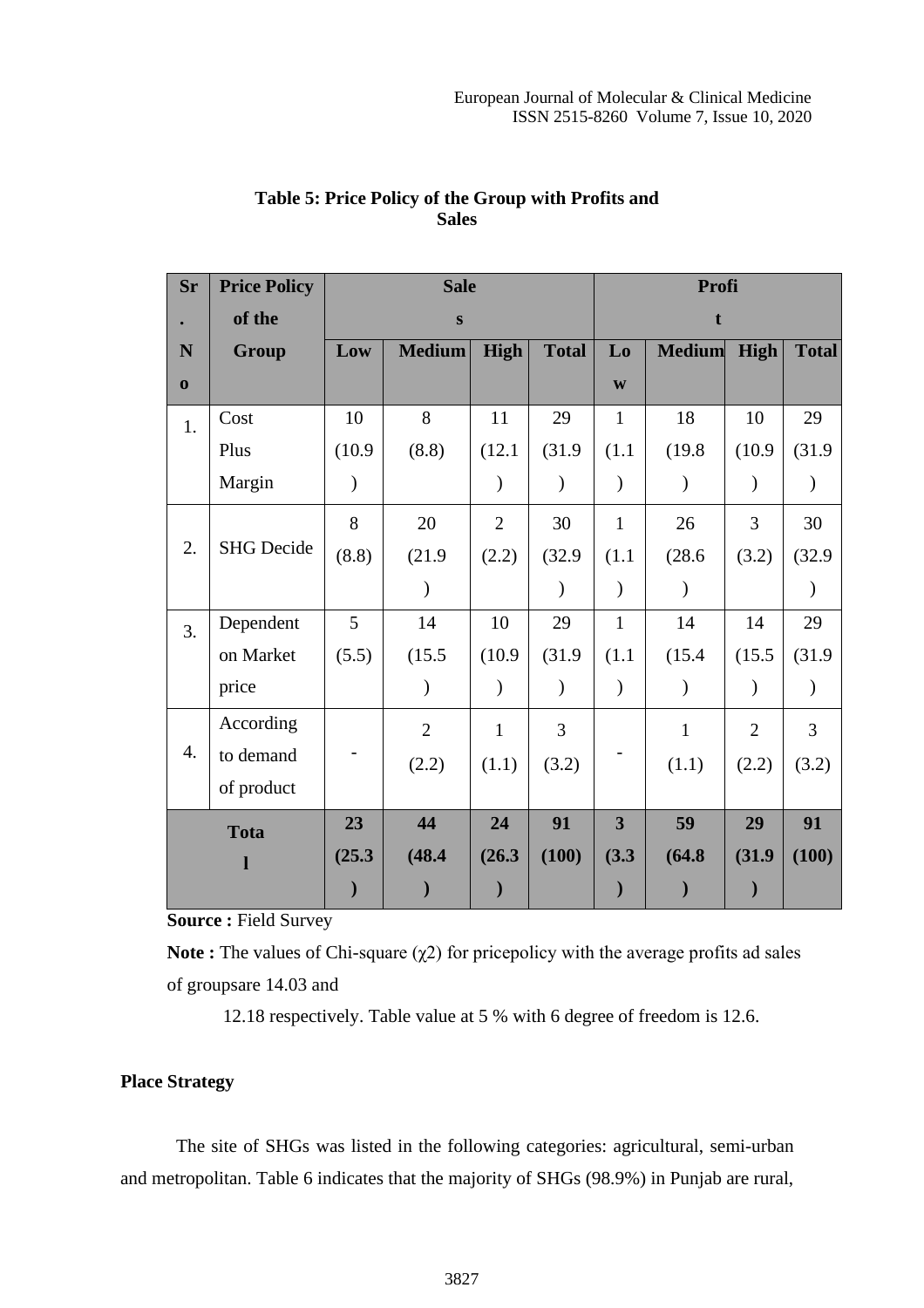just 1.1% are semi-urban, and none of the SHGs surveyed have been developed. The key reason why poor people , especially women in their hometowns and in close proximity, were forming SHGs was their social responsibilities and profit from other locations. The Chi-square findings often indicate that the positionof SHGs is not a significant factor in influencing revenue and earnings of SHGs. The Chi-square test's estimated value is less than its row, such that the zero hypothesis is agreed.

| Sr       | <b>Location</b> |        |             | <b>Sale</b>              |              | Profi  |              |             |              |  |  |  |
|----------|-----------------|--------|-------------|--------------------------|--------------|--------|--------------|-------------|--------------|--|--|--|
|          | of the          |        |             | S                        |              | t      |              |             |              |  |  |  |
| N        | Group           | Low    | <b>Medi</b> | <b>High</b>              | <b>Total</b> | Low    | <b>Mediu</b> | <b>High</b> | <b>Total</b> |  |  |  |
| $\bf{0}$ |                 |        | <b>u</b>    |                          |              |        | m            |             |              |  |  |  |
|          |                 |        | m           |                          |              |        |              |             |              |  |  |  |
| 1.       | Rural           | 23(25. | 43(47.      | 24(26.                   | 90(98.9)     | 3(3.3) | 58(63.7      | 29(31.      | 90(98.       |  |  |  |
|          |                 | 3)     | 3)          | 4)                       |              |        |              | 9)          | 9)           |  |  |  |
| 2.       | Semi-           |        | 1(1.1)      | $\overline{\phantom{a}}$ | 1(1.1)       |        | 1(1.1)       | -           | 1(1.1)       |  |  |  |
|          | Urban           |        |             |                          |              |        |              |             |              |  |  |  |
|          | Tota            | 23(25. | 44(48.      | 24(26.                   | 91(100)      | 3(3.3) | 59(64.8)     | 29(31.      | 91(100)      |  |  |  |
|          |                 | 3)     | 4)          | 3)                       |              |        |              | 9)          |              |  |  |  |

#### **Table 6: Location of the Group**

**Source:** Field Survey

**Note:** Chi-square  $(\chi^2) = 1.08$  and 0.55. Table values at 5 % with 2 degree of freedom (d.f.) is 5.99.

#### **Promotion Strategy**

Moreover to promote the sales and profits of these business enterprises, promotional through effective advertising and publicity is also a very important weapon in the armoury of marketing. Table 7 presents the different type of promotional strategy adopted by the SHGs to improve the ultimate objective of their enterprises.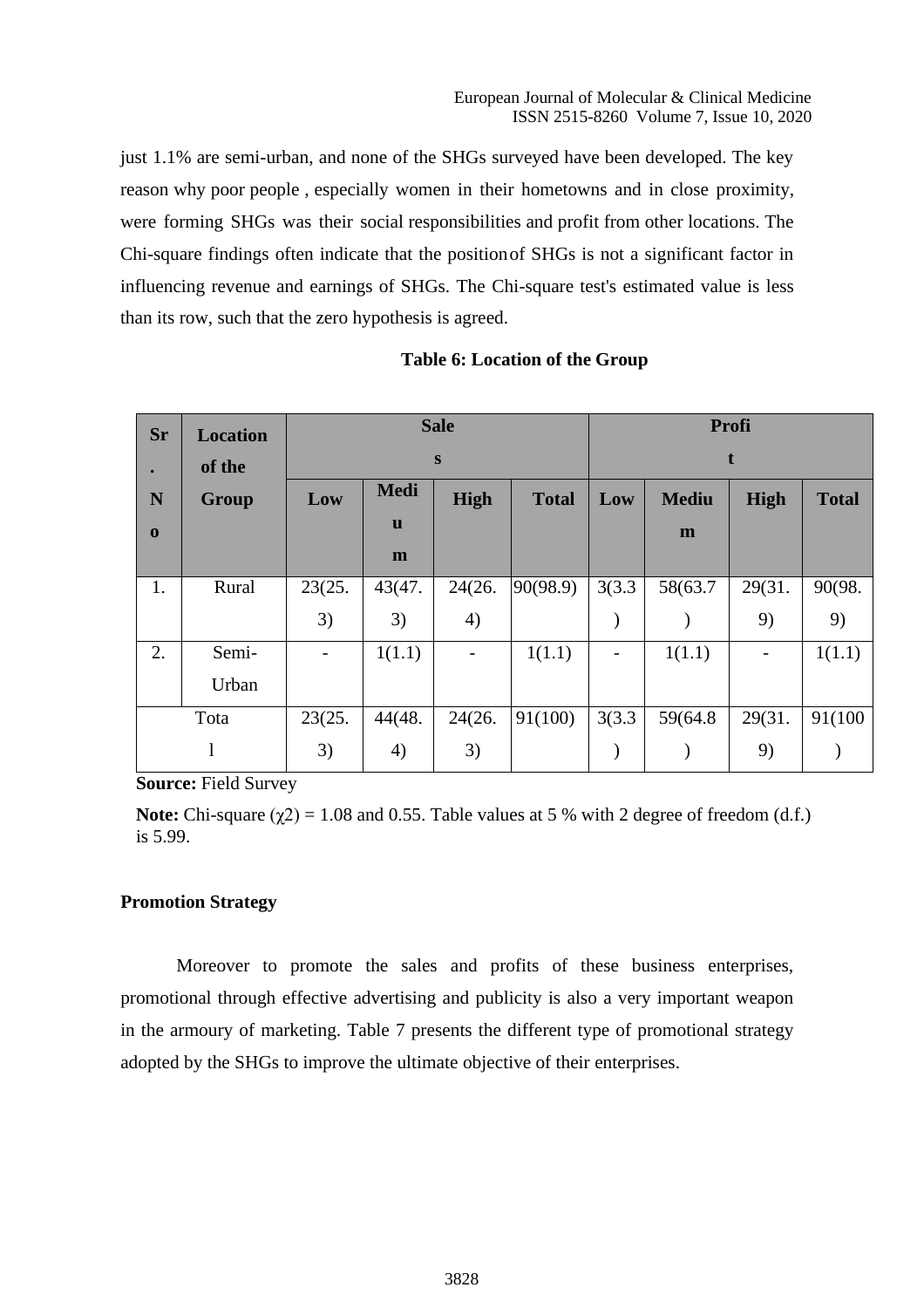| Sr               | <b>Promotion</b>   |                | <b>Sale</b>    | Profi          |               |                           |               |               |              |  |
|------------------|--------------------|----------------|----------------|----------------|---------------|---------------------------|---------------|---------------|--------------|--|
|                  | <b>Strategy of</b> |                | ${\bf S}$      |                |               |                           |               |               |              |  |
| N                | the Group          | Low            | <b>Mediu</b>   | High           | <b>Total</b>  | Lo                        | <b>Mediu</b>  | <b>High</b>   | <b>Total</b> |  |
| $\bf{0}$         |                    |                | m              |                |               | $\boldsymbol{\mathrm{W}}$ | m             |               |              |  |
| 1.               | Advertisement      | 3              | 13             | 10             | 26            |                           | 12            | 14            | 26           |  |
|                  |                    | (3.3)          | (14.3)         | (10.9)         | (28.6)        |                           | (13.2)        | (15.4)        | (28.6)       |  |
|                  |                    |                | $\mathcal{E}$  | $\mathcal{E}$  | $\mathcal{E}$ |                           | $\mathcal{E}$ | $\mathcal{C}$ |              |  |
| 2.               | Pamphlet           |                |                | $\mathbf{1}$   | $\mathbf{1}$  |                           | $\mathbf{1}$  |               | $\mathbf{1}$ |  |
|                  |                    |                |                | (1.1)          | (1.1)         |                           | (1.1)         |               | (1.1)        |  |
| 3.               | Exhibition         | $\overline{3}$ | $\overline{8}$ | $\overline{2}$ | 13            | $\mathbf{1}$              | 12            |               | 13           |  |
|                  |                    | (3.3)          | (8.8)          | (2.2)          | (14.3)        | (1.1)                     | (13.2)        |               | (14.3)       |  |
|                  |                    |                |                |                | $\mathcal{E}$ | $\mathcal{)}$             | $\mathcal{E}$ |               |              |  |
| $\overline{4}$ . | Others             | $\overline{2}$ | $\overline{4}$ |                | 6             |                           | 6             |               | 6            |  |
|                  |                    | (2.2)          | (4.4)          |                | (6.6)         |                           | (6.6)         |               | (6.6)        |  |
| 5.               | No Channel         | 15             | 19             | 11             | 45            | $\mathfrak{2}$            | 28            | 15            | 45           |  |
|                  | used               | (16.5)         | (20.9)         | (12.1)         | (49.4)        | (2.2)                     | (30.8)        | (16.5)        | (49.4)       |  |
|                  |                    | $\lambda$      | $\lambda$      |                | $\lambda$     | $\mathcal{E}$             | $\lambda$     |               |              |  |
|                  | Tota               | 23             | 44             | 24             | 91            | 3                         | 59            | 29            | 91           |  |
|                  | $\mathbf{l}$       | (25.3)         | (48.4)         | (26.3)         | (100)         | (3.3)                     | (64.8)        | (31.9)        | (100)        |  |
|                  |                    | $\mathcal{E}$  | $\lambda$      | $\mathcal{E}$  |               | $\mathcal{E}$             | $\lambda$     |               |              |  |

#### **Table 7: Promotion Strategy with Sales and Profits**

**Source:** Field Survey**.**

**Note:** Chi-square  $(\chi^2) = 11.00$  and 16.67. Table values at 5 % with 8 degree of freedom  $(d.f.)$  is 15.5.

A table analysis shows that, because of a lack of knowledge, understanding and the poor degree of communication expertise, most SHGs (49.4%) do not follow advertising tactics to promote their goods on the market and just 51.6% of SHGs implement certain advertising strategies to gain stillmore and more industry consumers for successful business growth. The findings from Chi-square demonstrate that the null hypothesis that SHGs with various thresholds for promotion have no difference in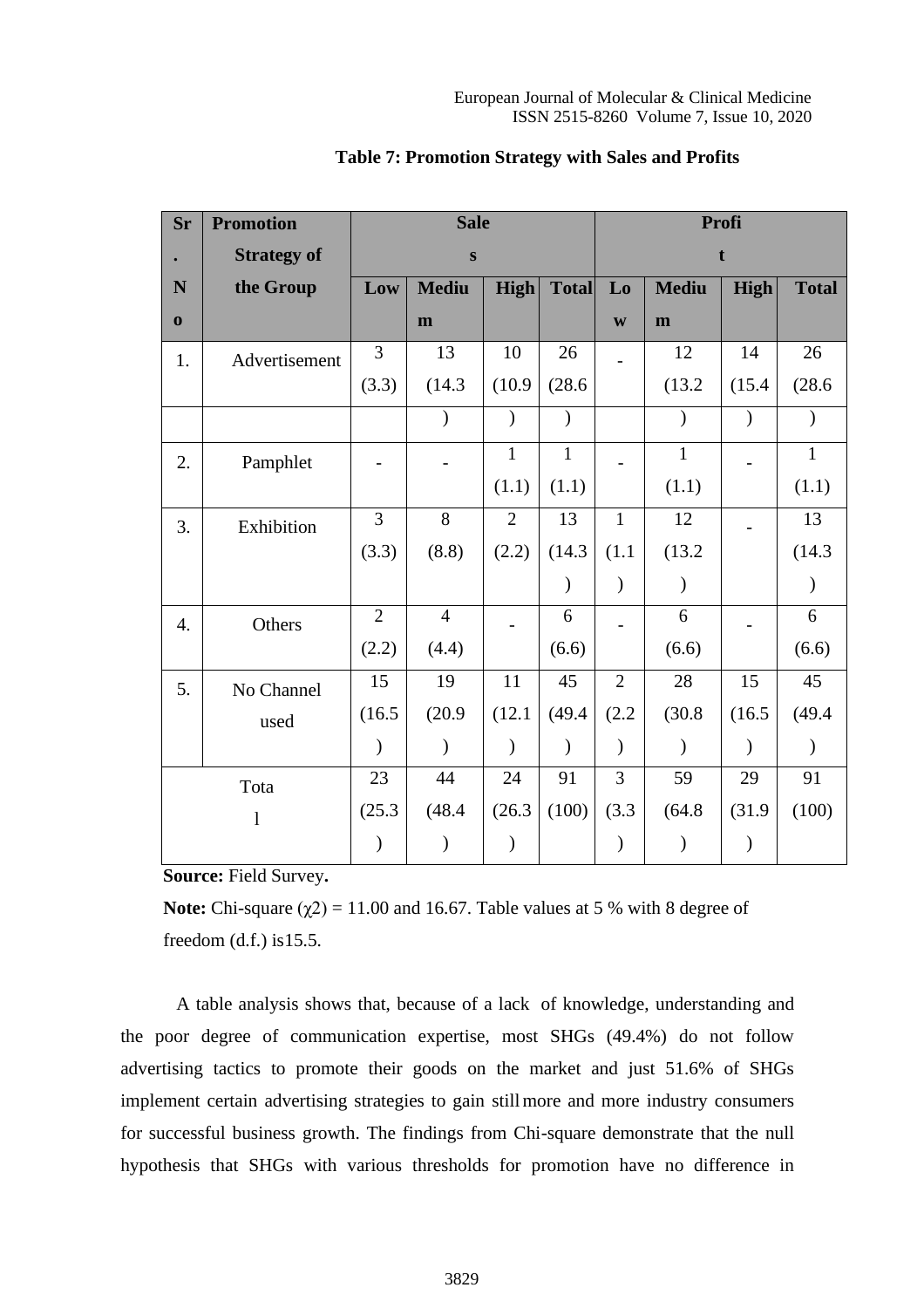average income is dismissed. This means that the mean benefit of SHGs is substantial with different levels of promotional strategies and that the average profits of SHGs with different levels of promotional strategies do not vary greatly.

## **SUGGESTIONS**

- SHG was implemented in order to allow a feasible follow-up recommendation.
- Prior to the formation of any operation of SHGs, the district rural development agency would provide priority training and entrepreneurial inputs to each of its representatives.
- Most SHGs work in small-scale enterprises, dairy production and commerce etc. These organisations encounter competitive challenges in selling their goods owing to the lack of public awareness. The government should also also arrange exhibits and fairs for these businesses and market their goods by means of KVIB Outlets and State Handicraft Business.
- Market priority should be given to buying goods produced by SHGs by the government. And SHGs must also diversify their goods to make their businesses more successful.

## **CONCLUSIONS**

In this age of globalization of the industry, our micro companies must introduce, improve marketing strategy for their lion share on the industry as the option of an product, distribution networks and price strategies etc. The research reveals that SHGs, positions of SHGs, marketing strategies employed by SHGs and the number of participants per party may not have a major impact on revenue in the present report.

The study results also show that SHGs 'earnings are determined by pricing strategies implemented by SHGs only, while only the form of operation chosen and advertising technologies embraced by them affect their companies' profitability in the case of revenues. The representatives of these SHGs will build their micro-enterprises as a source of jobs and profits with effective business support strategies. SHGs can not achieve desirable outcomes if due precaution is not taken.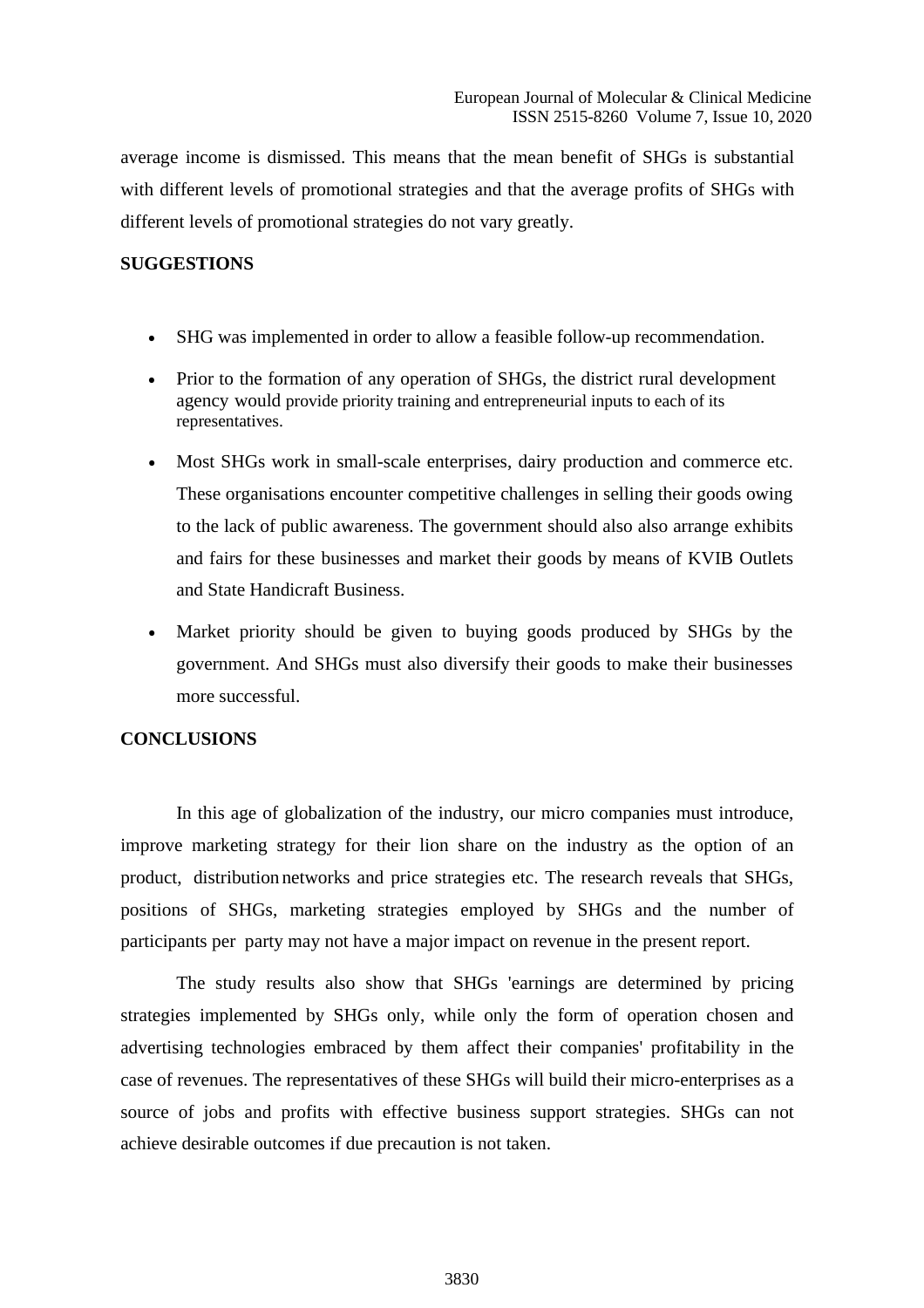#### **ACKNOWLEDGEMENTS**

We would like to thank Project Officer for the secondary details given by the District Rural Development Department of Sangrur District of Punjab. Thanks sincerely to all those respondents who invested time filling in the questionnaires. We greatly value the support of our colleagues on each side. The Associate Professor is Pawan Kumar Dhiman(dhimanpawan63@yahoo.co.in), SantLongowal Engineering & Technology College, Longowal. He is a lecturer of corporate law, company science and HRM. He qualified in Agricultural Illness for his doctorate. He has written nearly 20 academic articles in a respectable journal and participated in 25 lectures in India and abroad.In the Sant Longowal College of Engineering & Technology (Longau) AmitaRani (amitarani817@gmail.com) holds a Ph.D. in the Department of Management. In Punjab&Haryana, the SHGs are conducting its marketing strategy study. In different magazines, she has written 5 academic articles and participated in 15 national and foreign conferences.

# **REFERENCES**

- 1. Bansal D (2010).Ph. D thesis on Impact of Micro-finance on Poverty, Employment and Women Empowerment in Rural Punjab. *Department of Economics, Punjabi University PatialaPunjab*: 58-62.
- 2. Chiliya N, Herbst, G. and Lombard Roberts M (2009). The impact of marketing strategies on profitability of small grocery shops in South African townships. *African Journal of Business Management*: 3(3).
- 3. Coleman, B.E. (1999). The Impact of Group Lending in Northeast Thailand. Journal of Development Economics. 60, 105-141.
- 4. Das Swarnabha, Dey Kumar Arun, Dutta Kumar Santosh (2009). Impact of Micro-finance programme through SHG Bank Linkage: An empirical study. *International Conference on Indigenous Management Practices* (p.27*),* India: Tamil Nadu*.*
- 5. Gabriel O E (2005) Managing the Expanded Marketing Mix (EMM): A Critical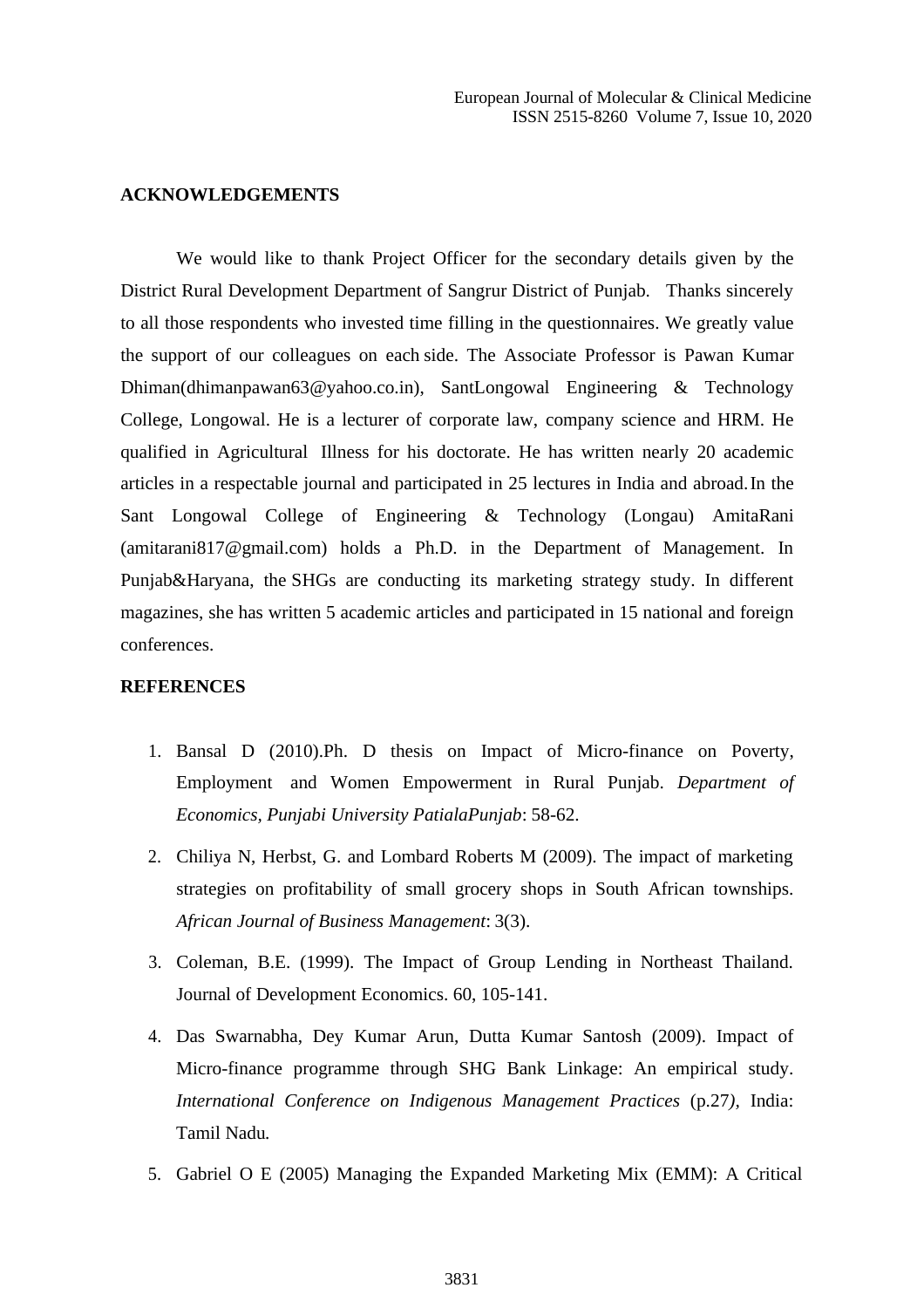Perspective Approach. *The African Journal of Finance and Management.*

- 6. Goankar, Maya S. (2011). Rural Women Empowerment through SHGs: A way for Rural Development. *Indian Journal of Development research* 1(1).
- 7. Gupta S (2012). Redefining Rural Marketing: An approach towards microentrepreneurship. *Academicia- An international Multidisciplinary Research Journal* 2(4): 41-48.
- 8. Karakaya C, Badur B and Aytekin C(2011) Analyzing the Effectiveness of Marketing Strategies in the presence of Word of Mouth: Agent Based Modeling Approach. IBIMAPublishing *Journal of Marketing Research and Case Studies*.
- 9. Mehta M, Prasad P (2012). Is Rural Marketing a boon to Indian Marketers? *Journal of Radix International Educational and Research Consortium.* 1(5), 1-9.
- 10. Mathew T (1970). Profit, Price and Efficiency. In Neelamegham S (eds.), *Marketing Management & the Indian Economy* (pp. 394-398), New Delhi: Vikas Publication House.
- 11. Narayanaswamy N, Manivel S., and Basker B (2005). Micro-credit Driven Rural Enterprises: Lessons from SHGs assisted under SGSY Scheme. *Journal of Rural Development 24*(3):353- 376.
- 12. Pedhiwal G L, Arora P and Pedhiwal G L (2009). Changing Rural Market and Role of Marketers. *Internationl Referred Reserch Journal*. RNI: RAJBIL 2(19): 28-29.
- 13. PurushotamP (2009) Marketing Support to the SHGs. In Verma S B &Pawar Y T(eds.)*Rural Empowerment Through Self Help Groups(SHGs), Non-Government Organizations(NGOs) and Panchayati Raj Institutions (PRIs)* (pp.3-14), New Delhi: Deep & Deep Publications Pvt. Ltd
- 14. Richardson P (2011) Achieving Market Leadership in a Fast Changing Global Economy- the Role of strategic Thinking. *NICE Journal of Business*, 6(2):2-6.
- 15. Sahoo R K, Tripathy R N (2006) *Self Help Group and Women Empowerment*. Anmol Publication Pvt. Ltd: New Delhi: 42-43.
- 16. Sarkar A N (2009) Innovation in Micro-finance Linked Development Programme.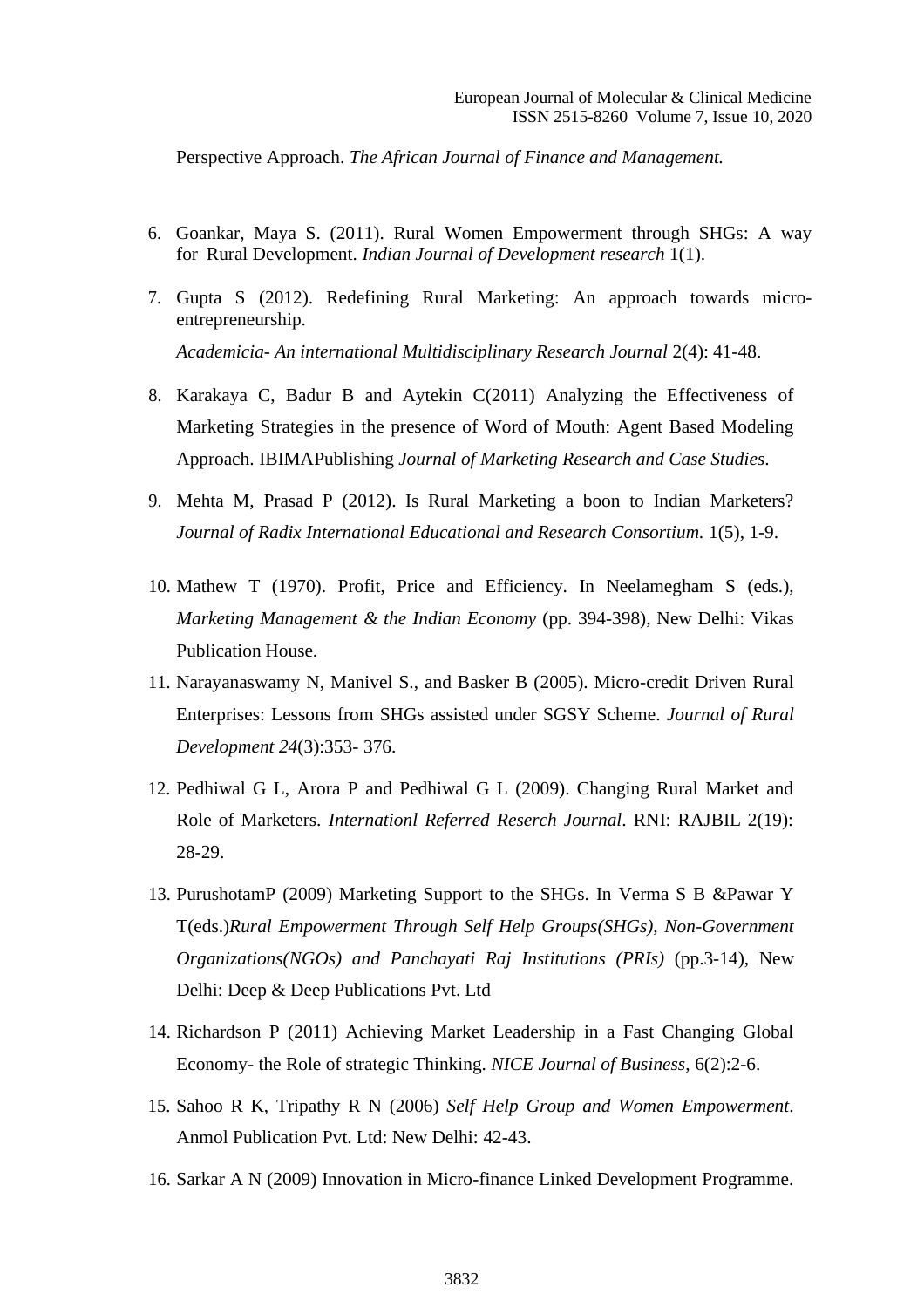In Verma S B, Pawar Y T(eds.), *Rural Empowerment Through Self Help Groups(SHGs), Non-Government Organizations(NGOs) and Panchayati Raj Institutions(PRIs)*(pp. 55-56 ), New Delhi: Deep & Deep Publications Pvt Ltd:

- 17. Savaraiah G. Mamatha K. And Gangulappa C (2009). Self-Help is the best help in Eradication of Rural Poverty- An empirical study in Nellore District. In Thakur Anil & Sharma Parveen (eds.) (pp. 390-404), *Micro- credit and Rural Development*New Delhi: Deep & Deep Publications Pvt Ltd.
- 18. Selvaraj C. And Swaminathan M (2009). Rural marketing: Problems, Opportunities and Strategies. *International Conference on Indigenous Management Practices*, Annamalai University: Tamil Nadu, India.
- 19. SherlekarS. A (1986) *Marketing Management*. Bombay: Himalaya Publishing House 233-36.
- 20. Singh H, Singh B, KaurJ (2011) Rural Marketing: Determinant for sustainable Business Growth in India. *Asian Journal of Research in Social Sciences and Humanities*, 1(3).
- 21. Srivastava D (2010). Marketing to Rural India: A Changing Paradigm. *Asia Pacific Journal of Research and Business Management.* 1(3):77-86.
- 22. SurenderKumari S, Sehrawat R. (2011) Can Self-Help Groups generate employmentopportunities for Rural Poor.

*European Journal of Social Science* 19(3): 371-79.

- 23. Taneja G, Girdhar R and Gupta N (2012) Marketing Strategies on Global brands in Indian Markets. *International Journal of Arts, Science and Commerce,* 3(3):71-78.
- 24. Vankatnaryan R &Sood A(2011) Competing for market share in India Ernst & young:60
- 25. Wath M, Aggarwal P (2011) Exploring Indian Rural market- The Way Ahead. *International conference on technology and business Management,* March 28- 30